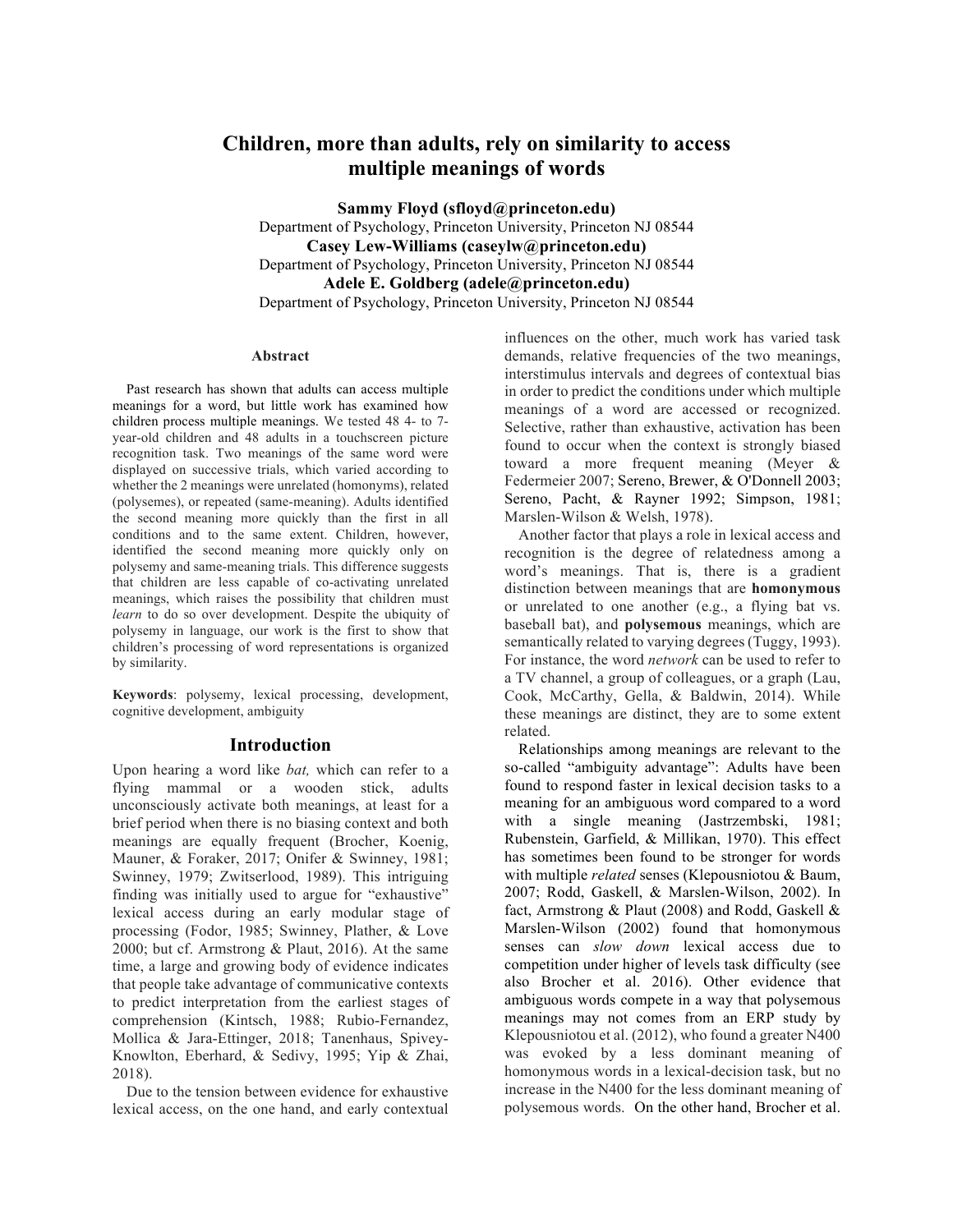(2017) found that both homonymous and polysemous meanings compete when words were equally biased toward both meanings. Thus, the work on access and recognition of ambiguous words has revealed a complicated picture, indicating that frequency, degree of contextual bias, timing, task demands, and semantic relatedness each influence lexical activation (Tabossi & Sbisá, 2001).

In order to clarify key influences on lexical access, the current work compares the behavior of children and adults on an identical task. A word repetition paradigm is used to detect whether witnessing one meaning of a word primes a second meaning of the word. Specifically, in a 2-alternative forced-choice picture identification task, adults and 4- to 7-year-old children were exposed to a word on each trial, and had to select which of two images corresponded to that word's meaning. On the immediately following trial, the same word was presented again. Across these key trials, the degree of relatedness between the first and second target meanings of words was systematically varied.

Of interest was whether reaction times decreased between the identification of the first and second meanings of words. If we do see priming effects for both homonymous and polysemous word meanings, it would be evidence that the two meanings are linked as is required for exhaustive access. This is expected in adults, at least if the time between trials is sufficiently brief. At longer inter-stimulus intervals (ISIs), we might expect the first meaning to interfere with the second meaning, which would predict an increase in reaction times to the second meaning.

If both children and adults display the same increase or decrease in reaction time when identifying the second meanings of ambiguous words, it would suggest that key aspects of lexical access are a developmentally stable. We know that children, like adults, comprehend language incrementally (Swingley, Pinto, and Fernald 1999; Fernald, Swingley, & Pinto 2001). Also, children, like adults, are subject to priming and plausibility effects when they need to disambiguate an intended meaning (Rabagliati, Pylkkänen & Marcus 2013). But we don't yet know whether children and adults will behave alike or differently under the identical task demands that require them to identify two familiar meanings of words in succession.

A significant difference between children and adults' behavior could shed light on the mechanisms involved in lexical access or on the way that lexical representations develop. If children show *stronger* evidence of exhaustive lexical access for ambiguous and polysemous words, it would be consistent with proposals that view selective access as requiring cognitive control (Balota, Cortese, & Wenke, 2001),

since children's cognitive control is less well developed than adults (Bunge, et al. 2002). On the other hand, if children show *weaker* evidence of accessing multiple familiar meanings of words, it would suggest that they represent individual meanings more independently than adults do. This would suggest that word learning involves both acquisition of item-specific knowledge for each meaning *and* a protracted trajectory for linking among each word's meanings. This would indicate that children have to *learn* to co-activate multiple meanings based on experience, with potentially different trajectories for related versus unrelated meanings.

Some past work has investigated how children over the age of 8 activate the intended meaning of homonymous words, by focusing on cases of homonymy in which one meaning was dominant over others (Marmurek & Rossi, 1993; Simpson & Forster, 1986; Simpson et al. 1994). This research found relatively consistent results: older children are better at using contextual cues to activate less frequent homonymous meanings than younger children. Booth, Harasaki & Burman (2006) extended this work by comparing effects of sentence-level primes vs. lexical primes and found a more complex picture. Younger children or less skilled readers were less likely than older children to use a preceding lexeme to facilitate activation of a less-frequent homonymous meaning, while older children/high skilled readers facilitated and inhibited homonymous meanings using sentencelevel information (Booth, Harasaki & Burman 2006).

The present work uses participants' reaction times to investigate how words with multiple meanings are processed in children and adults, when both meanings need to be identified in succession. By comparing performance on homonymous and polysemous meanings with a baseline condition, we can determine whether greater semantic similarity supports the coactivation of lexical representations. This would be evident if participants are faster to recognize the second meanings of polysemous words than homonymous words.

In the experiments reported below, we children and adults were presented with each of 18 target words twice in immediate succession: 6 words were paired with 2 unrelated meanings (homonymy condition); 6 words with 2 related meanings (polysemy condition); and 6 words were presented with different images which represented the same meaning (same-meaning trials). We also included 12 singleton filler trials to reduce the extent to which participants could rely on a repetition expectation to predict what they might hear and see next. For homonymous and polysemous trials, each word was presented with one target meaning on first exposure and a different target meaning on the second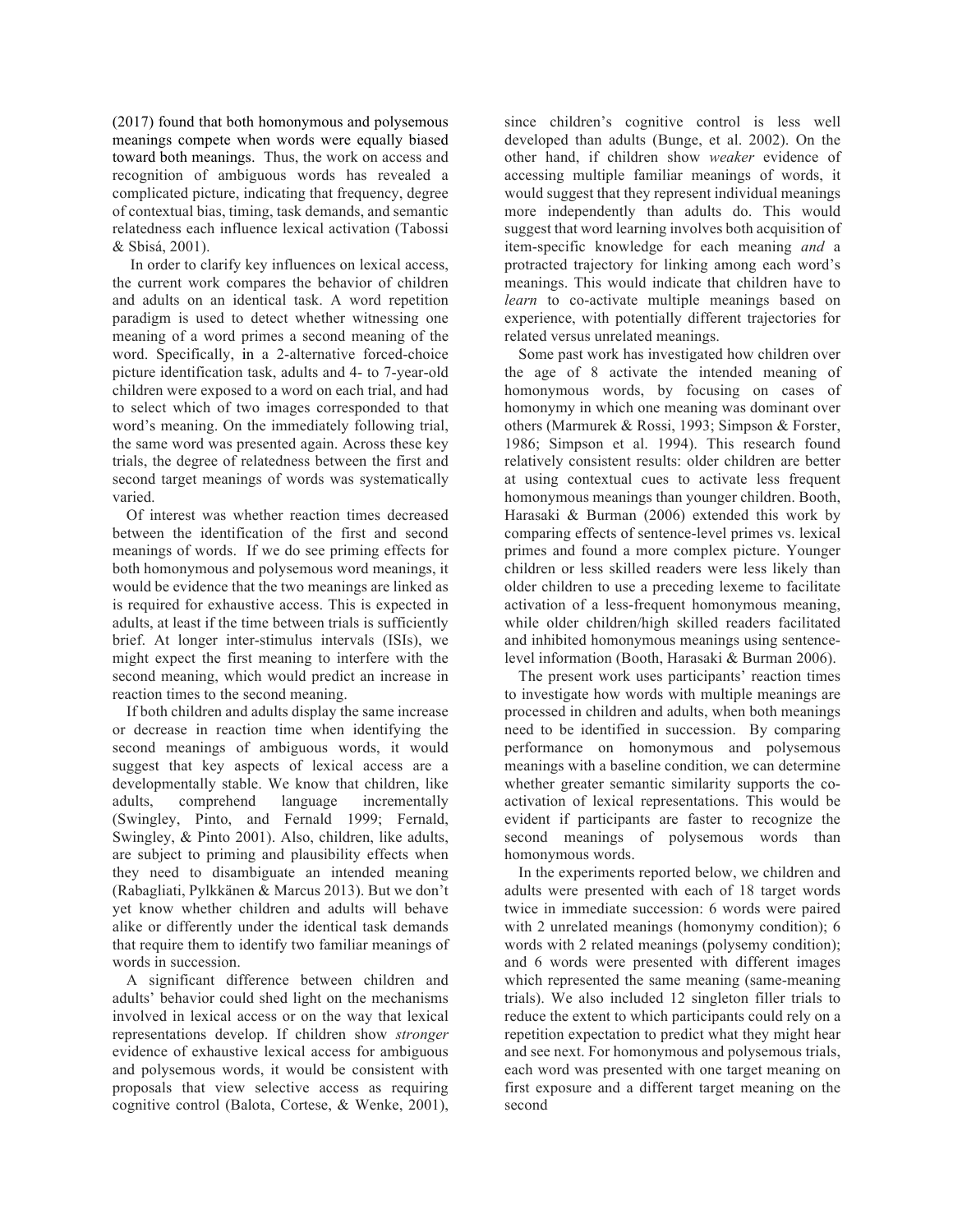| Trial type     | Word                                                                                          |
|----------------|-----------------------------------------------------------------------------------------------|
| 6 same-sense   | bowl, treehouse, ring, key,                                                                   |
| repeated       | lantern, shelf, trunk                                                                         |
| 6 polysemous   | cap, buttons, cone,                                                                           |
| senses         | glasses, shower, step                                                                         |
| 6 homonymous   | bow, ruler, pitcher, bat,                                                                     |
| meanings       | calf, nail                                                                                    |
| 12 singletons  | basket, cake, crayon,<br>feather, hood, lemon,<br>ivy, log, playground,<br>punch, wagon, bark |
| Table 1: Items |                                                                                               |

exposure, with the order of target meanings counterbalanced across participants and sides of presentation randomized. Repeat same-meaning trials served as a window into baseline priming effects. The main prediction was that, if children's word representations are organized by similarity, they may be able to activate a second, distinct meaning quickly in the case of polysemy. In the case of homonymy, however, where semantic similarity is not available to help co-activate other meanings which share the same label, accessing both meanings should be slower. In the same paradigm, we also predict that adults should be able to activate multiple meanings equally well in both polysemy and homonymy, consistent both with prior findings and with the idea that we learn to access unrelated meanings, at least in certain contexts, through experience. Finally, adult participation allows us to verify that it is, in fact, possible for our paradigm and chosen items to elicit priming of unrelated meanings.

## **Method**

## **Participants**

48 adult participants [recruited online] and 48 children ages 4.5-7 ( $M=5.89$ ; SD= 0.62). Children were given a book of their choosing and a small prize as thankyou gifts.

## **Procedure**

Two initial training trials provided feedback if participants answered incorrectly, or took longer than 4500ms, ensuring that they understood the goal of the task was to answer accurately and quickly (see Figure 1). Between each trial (including between training trials), a pulsing blue dot appeared that participants had to press to advance to the next trial. This was to ensure that participants' hand positions were centered. Each participant responded to 48 trials including 6 homonym pairs (12 trials), 6 polysemy pairs (12 trials), 6 same-sense pairs (12 trials) and 12 singleton filler trials.

The design was 3 (condition) x 2  $(1<sup>st</sup> or 2<sup>nd</sup>)$ encountered meaning), within-subjects. We tested two groups (adults and children). Before each trial began, participants had to place their pointer finger on a dot in the middle of the screen. Overall order of stimuli (or stimuli pairs) from each of the four trial types (polysemy, homonymy, same-sense pairs, and fillers) was randomized across participants. The experiment was conducted on an iPad that recordedd participants' accuracy and reaction times to target. The key dependent measure was the difference in reaction time from the identification of first and second senses of words in the three experimental conditions.

 On each trial, participants heard a word and had to choose the target image representing its meaning from a distractor image presented on the opposite side of the screen (screen side counterbalanced). For homonymous, polysemous and same-sense trials, the same word was repeated twice in succession with images corresponding to a second unrelated, related, or same sense, respectively.

The order of presentation within each word's pair of meanings as well as the order of trials in the experiment was counterbalanced across participants to avoid possible confounds of meaning familiarity or distractor salience. Moreover, since participants witnessed both ambiguous and polysemous trials, any significant difference in familiarity between the ambiguous items and the polysemous items should be evident in a comparison of response times to the first presentations across these conditions, which we also include as part of our analyses.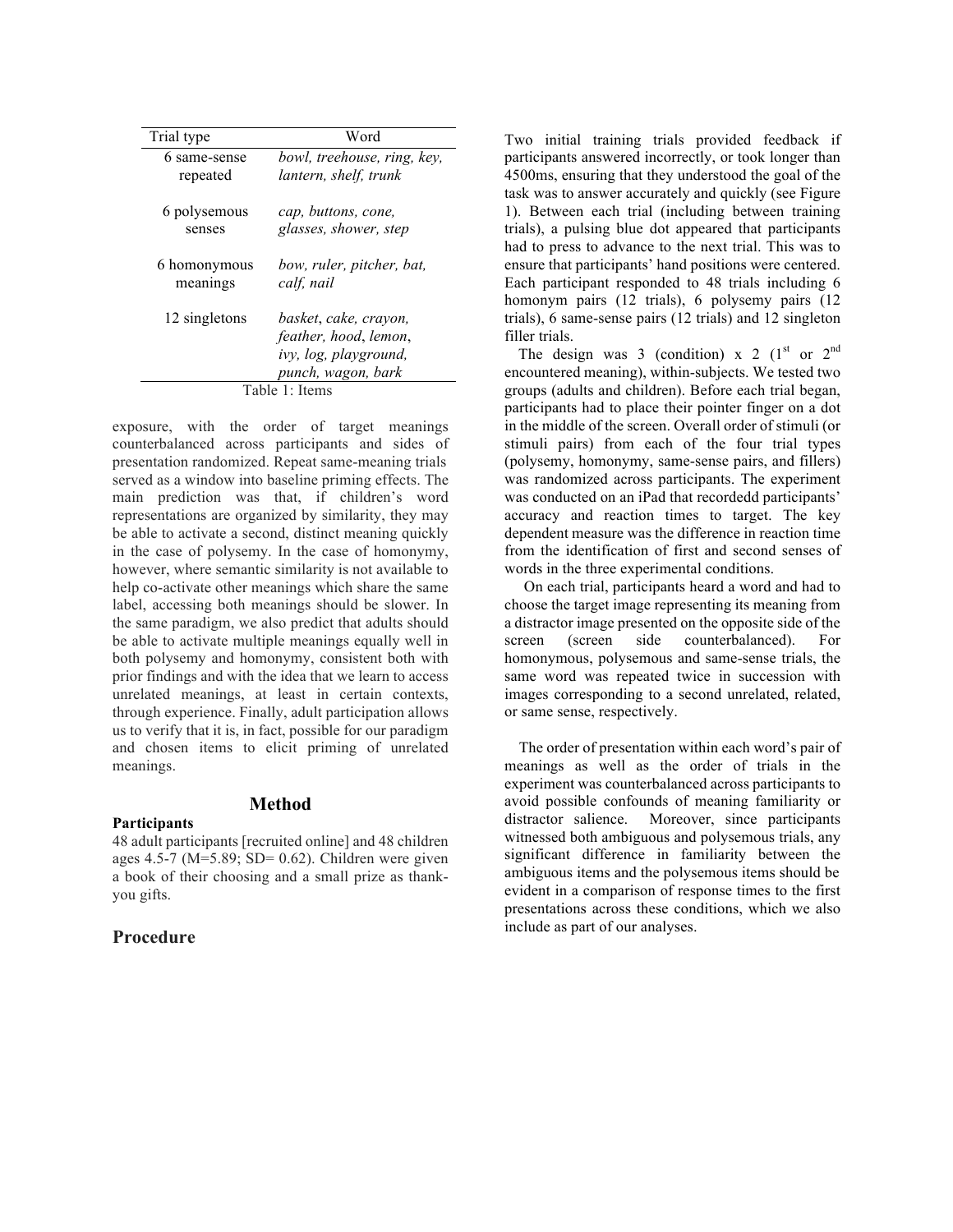

Figure 1: Representation of the experimental stimuli in the homonymy (*bat*), repeat (*bowl*) and polysemy (*buttons*) conditions.

## **Results**

The data were log-transformed and analyzed using a multilevel linear model with condition (homonymy vs. polysemy vs. same meaning) and first vs. second meaning of each pair as fixed effects, and maximal converging random effect structure: here, random intercepts and slopes for subjects, presentation order, and items: Reaction Time  $\sim$  FirstOrSecond  $*$ Condition +  $(1 + FirstOrSecond | subject) +$ 

 $(1 + Condition | order) + (1 + FirstOrSecond | item).$ 

Adults recognized the second sense of words more quickly after the initial exposure to that word, and facilitation was equally strong for unrelated (homonymy), related (polysemy), and same senses: (main effect of secondary sense response,  $\beta$  = -0.15515,  $p = 0.00129$ , with no significant interactions by condition (Figure 2).

Children, on the other hand, did not show significant facilitation when selecting the second sense of homonymous words, but did for polysemous words (*ß*  $= -0.12798$ ,  $p = 0.0333$ ) and repeated meanings ( $\beta = -$ 0.200424,  $p = 0.0122$ ) (Figure 2). The difference between facilitation for polysemous and same-sense trials was not significantly different ( $\beta$  = -0.08638, *p* = 0.2189), suggesting that related senses were primed by one another to almost the same degree as a second instance of the same sense. Unlike results for adults, there was not even a numerical decrease in reaction time when the second presentation of a word was paired with an unrelated (homonymous) sense.

A concern worth addressing is whether children were less familiar with the meanings of the homonymous words. Indeed, we cannot expect facilitation for a second meaning if only one meaning was familiar to children. To ensure this did not account for our results, we excluded any trials in which children or adults had answered incorrectly on either trial for all analyses reported thus far. This issue can be further addressed by a comparison of accuracy in the polysemy vs. homonymy condition. We found that their accuracy was not significantly lower in homonymy than polysemy in a linear model with

maximal converging random slopes and intercepts for subject and order ( $\beta$  -0.03,  $t=$  -1.410,  $p=$  0.172), and neither were their reaction times slower to the first exposure in homonymy as compared to polysemy (*ß*= 0.075, *t=* 0.844, *p*= 0.405). Since the order of presentation of the two meanings was counterbalanced across participants for each word, we can conclude that children were equally familiar with the senses of the homonymous, polysemous, and same-sense meanings, as intended.

## **Limitations**

In our task, answers appeared on either side of the screen. In order to control for hand/mouse position effects, intervals between each trial required participants to press a central fixation, and the experiment did not advance to the next trial until participants did so. Because of this, inter-stimulus intervals (ISIs) were not controlled, and instead were determined by how long the participant took to press the central fixation. Importantly, prior work has shown that second senses of homonymous words become suppressed as quickly as a few syllables downstream, and early work in semantic priming did not reveal effects for priming across more than one intervening trial (Joordens & Besner, 1992), suggesting that we should not expect to see priming in the case of longer inter-stimulus intervals. Therefore, the ISIs observed in our experiment warrant further investigation.

To address this concern, we report average ISIs for the two groups, as well as a comparison of the two (adults:  $M = 1961$ ms,  $SD = 5196$ ms, children:  $M =$ 1147ms, *SD =* 701ms). We then entered logtransformed ISI lengths into a mixed effect model with age group (child vs. adult) as the fixed effect and maximal converging random structure including a random intercept and slope for subject and intercept for trial number (order), revealing no effect of the age group (child):  $\beta$  =-0.09643,  $p = 0.4$ ). So, while average ISIs were longer than those used in traditional priming experiments, it is unlikely that the difference between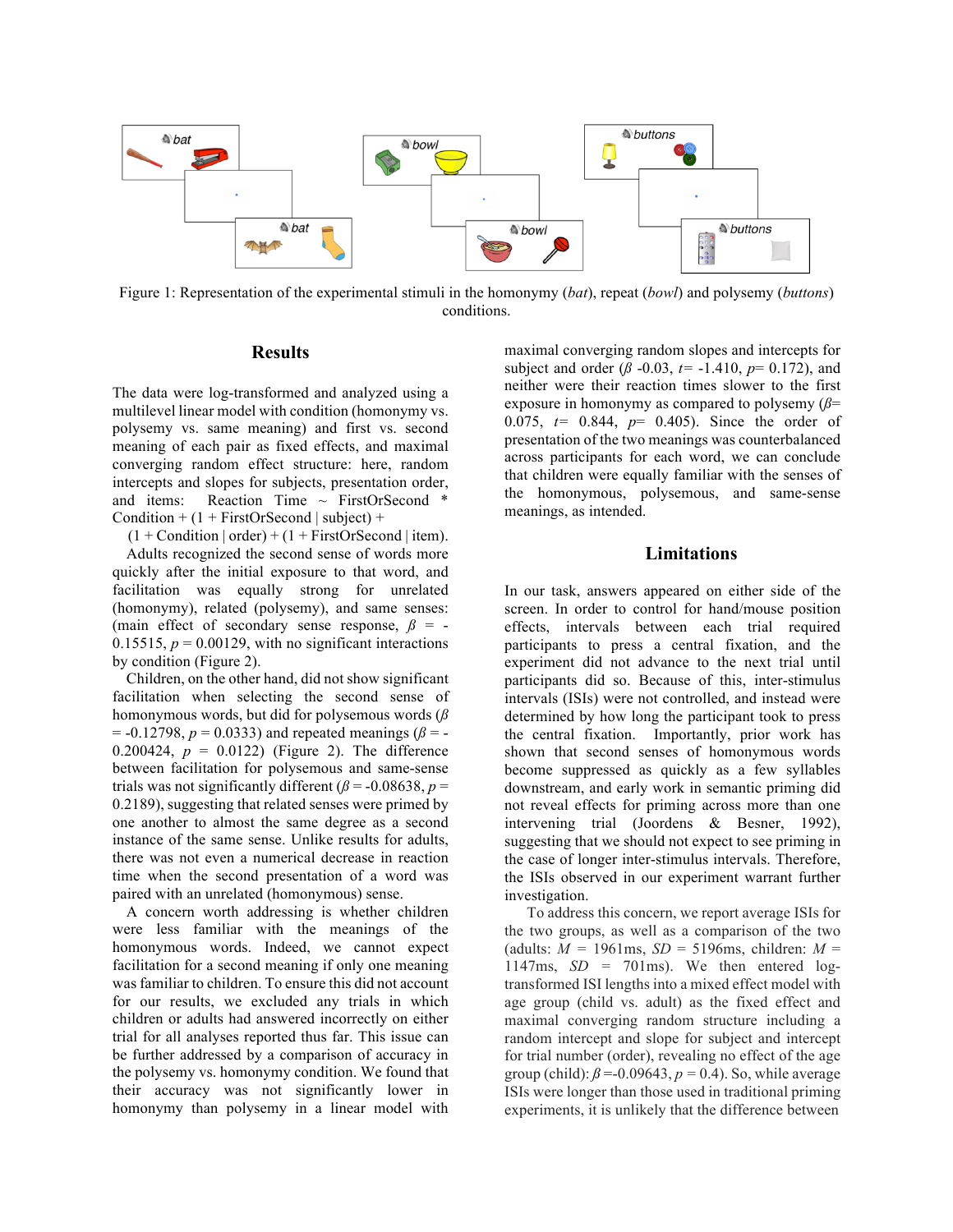

Figure 2: Raw reaction time data (analyses were done on log-transformed data). Error bars represent bootstrapped 95% confidence intervals.

ISIs is what drove our children to perform differently than adults. Past work with children has also used longer ISIs with children, such as 1,000ms (Booth, Harasaki & Burman, 2006), as compared to ISIs in adult lexical decision tasks.

Consistent with our results, Armstrong & Plaut (2016) emphasize that the timing of adult participants' suppression of irrelevant senses varies by task difficulty as well as latencies. Later work on semantic priming has in fact shown evidence for longer-term priming, across as many as 8 intervening items (Joordens & Becker, 1997). The implication of this work on our predictions instead suggests that participants may be expected to benefit from priming over longer periods of time.

# **Discussion and Conclusion**

This investigation is the first, to our knowledge, to compare children's and adults' co-activation of related word meanings. Prior work has found that under certain conditions, adults access more than one meaning of a word, at least for a short period of time, unless one meaning is both more frequent and anticipated within the context. In the current study, the facilitation evident in adults' response times to second meanings demonstrates that, regardless of relatedness, adults are capable of accessing two meanings simultaneously or are at least able to anticipate a second meaning. To emphasize, adults displayed faster reaction times to a second meaning even when that meaning was entirely unrelated to the first (e.g., baseball *bat* following mammal *bat*).

Children, on the other hand, showed facilitation only when the second meaning was related or identical to the first. They showed no evidence that the recognition of one sense of a word facilitated the recognition of an unrelated meaning of that word. We addressed the possibility that children were less familiar with the meanings of the homonyms by observing that their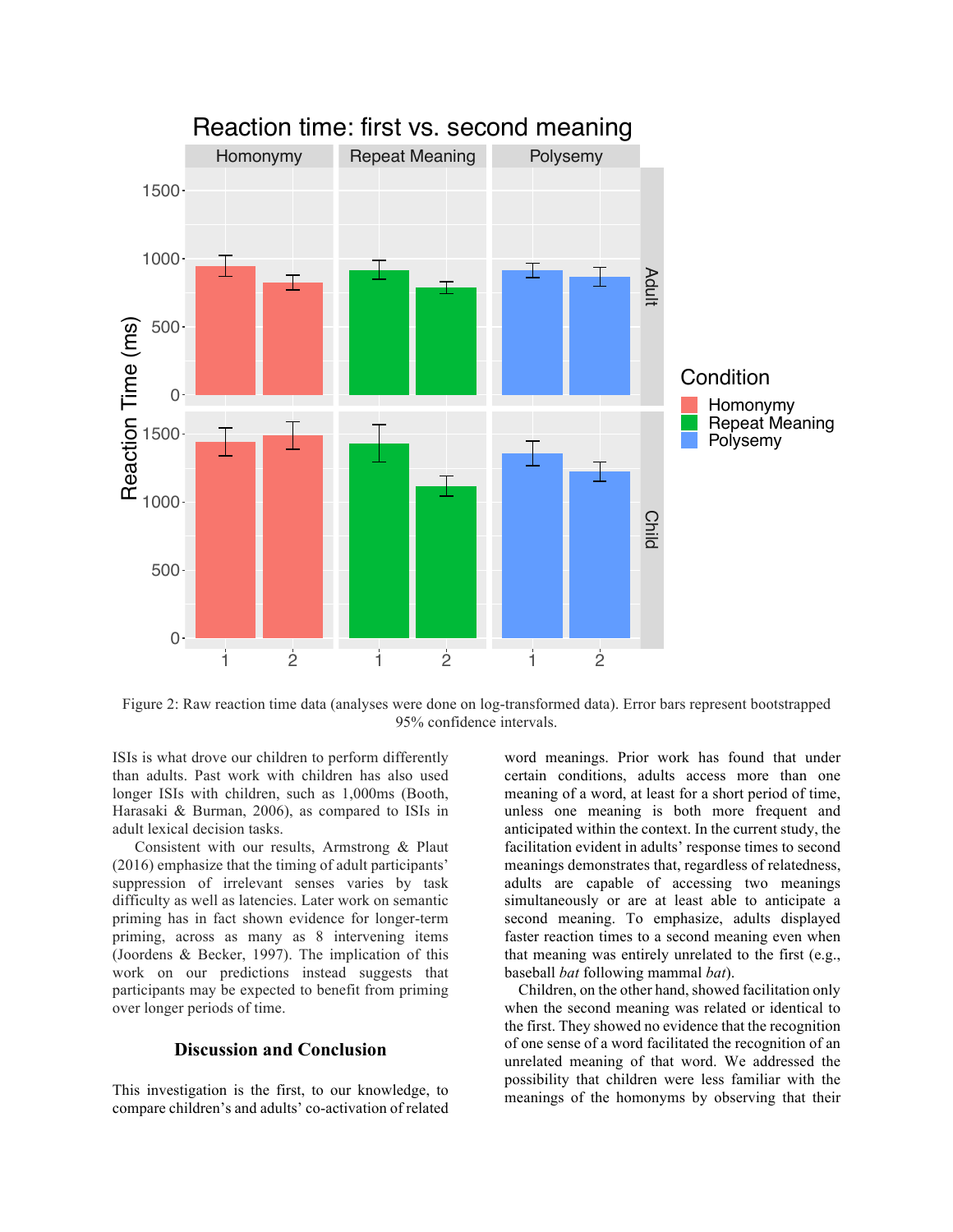accuracy and response times on the first exposure of each word-type were not different. The current findings thus indicate that children's representations of a word's two unrelated meanings may not be linked together in the same way that adults' are. Instead, while children showed a facilitation effect in the recognition of a second *related* meaning, unrelated meanings were recognized as slowly as completely new words.

Given this, it may be that children must *learn* to activate multiple homonymous meanings across time. Intuitively, this makes sense: a spreading of activation between the mental representation of "bottle cap" and of "pen cap" may be a natural consequence of shared or similar features, while the representations of "baseball bat" and "flying bat" are likely to overlap very little, if at all. Yet again, ultimately speakers do eventually learn to access both meanings, at least or a brief period under certain task demands, as demonstrated by evidence co-activation both in our task and in previous work with adults (Brocher, Koenig, Mauner, & Foraker, 2017; Onifer & Swinney, 1981; Swinney, 1979; Zwitserlood, 1989). This raises the question as to *why* and *how* the ability to access unrelated meanings of a word develops.

Insofar as listeners cannot reliably predict which meaning of a word is intended, a degree of flexibility is advantageous in language processing to avoid being essentially garden-pathed by an unintended meaning. Indeed this type of flexibility may be advantageous in language learning as well, insofar as a more efficient ability to update predictions has been found to correlate with larger vocabulary size (Reuter, Emberson, Romberg, & Lew-Williams, 2018).

We can only speculate as to exactly *how* this ability to access secondary unrelated meanings of words increases after the age of 7. But presumably either links between two distinct representations are created or the representations of homonymous meanings come to share greater overlap. Stronger links between unrelated senses of homonymous words may be formed as a result of repeated misinterpretations that require learners to access an alternative sense as quickly as possible for the sake of comprehension. Alternatively, it is possible that links between meanings of homonymous words are formed on the basis of more explicit, metalinguistic knowledge. It is possible that co-activation is facilitated simply by an awareness that labels can refer to multiple meanings. On this interpretation, the information that the word *bat* as two unrelated meanings would be similar to learning that the word, *aunt* can be pronounced in two distinct ways.

A non-mutually exclusive possibility is that coactivation may be encouraged by learning to read. Specifically, a shared written form in combination with a shared auditory label can be expected lead to an increase in representational overlap between two meanings of a homonymous word. This would support the idea that representational overlap is required for co-activation. Future work can test this by comparing words that vary in whether they are spelled alike compared to words that are not (*bat vs. bat; flower vs. flour*). If the link between unrelated meanings is mediated via a shared visual form, we expect facilitation for homonyms that share the same spelling but not for homonyms that are spelled distinctly.

- Armstrong, B. C., & Plaut, D. C. (2016). Semantic Ambiguity Effects in Lexical Processing: A Neural-Network Account Based on Semantic Settling Dynamics. *Unpublished Manuscript*.
- Balota, D. A., Cortese, M. J., & Wenke, D. (2001). Ambiguity resolution as a function of reading skill, age, dementia, and schizophrenia: The role of attentional control. *On the Consequences of Meaning Selection: Perspectives on Resolving Lexical Ambiguity*, 87–102.
- Beretta, A., Fiorentino, R., & Poeppel, D. (2005). The effects of homonymy and polysemy on lexical access: an MEG study. *Cognitive Brain Research*, *24*(1), 57– 65. https://doi.org/10.1016/j.cogbrainres.2004.12.006
- Booth JR, Harasaki Y& Burman, DD (2006). Development of lexical and sentence level context effects for dominant and subordinate word meanings of homonyms. Journal of Psycholinguistic Research, 35, 531-554.
- Brocher, A., Foraker, S., & Koenig, J. P. (2016). Processing of irre- gular polysemes in sentence reading. *Journal of Experimental Psychology: Learning, Memory, and Cognition*, 42, 1798–1813. doi:10.1037/xlm0000271 Brysbaert,
- Brocher, A., Koenig, J., Mauner, G., & Foraker, S. (2017). About sharing and commitment : the retrieval of biased and balanced irregular polysemes. *Language, Cognition and Neuroscience*, *0*(0), 1–24. https://doi.org/10.1080/23273798.2017.1381748
- Bunge, S. A., Dudukovic, N. M., Thomason, M. E., Vaidya, C. J., & Gabrieli, J. D. (2002). Immature frontal lobe contributions to cognitive control in children: evidence from fMRI. *Neuron*, *33*(2), 301-311.
- Davies, M. (2008). The corpus of contemporary American English (COCA): 385 million words, 1990-present. *Online], Available: http://www. americancorpus. org*.
- Fodor, J. A. (1985). Precis of the modularity of mind. *Behavioral and Brain Sciences*, *8*(1), 1–5.
- Jastrzembski, J. E. (1981). Multiple meanings, number of related meanings, frequency of occurrence, and the lexicon. *Cognitive Psychology*, *13*(2), 278–305.
- Joordens, S., & Besner, D. (1992). Priming effects that span an intervening unrelated word: Implications for models of memory representation and retrieval. *Journal of Experimental Psychology: Learning, Memory, and Cognition, 18*(3), 483-491.
- Kintsch, W. (1988). The role of knowledge in discourse comprehension: A construction-integration model. *Psychological Review*, *95*(2), 163.